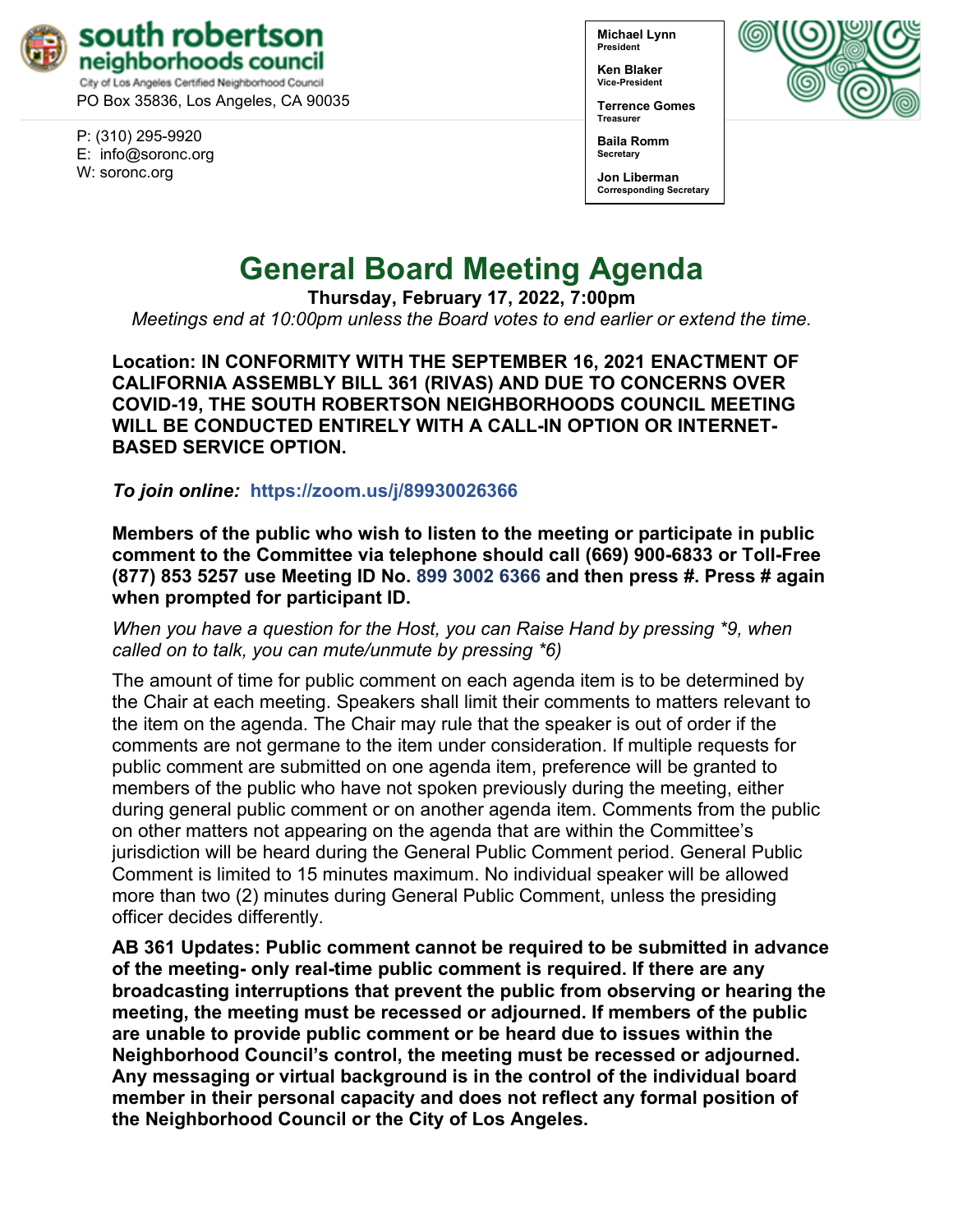- **1. Call to Order**
- **2. Pledge of Allegiance**
- **3. Roll Call**
- **4. General Public Comment** *(time for each speaker to be determined by- 15min divided by # virtual hands raised: max 2 minutes per speaker)*

#### **5. Brief Board Announcements**

- a. Items for Future Committee or General Board Agendas
- b. Other Brief Board Announcements

#### **6. Community Reports**

- a. LA Police Department (Baker/Ojeda)
- b. Office of Councilmember Ridley-Thomas (Guevara)
- c. Office of Councilmember Koretz (Ingram)
- d. Office of Mayor Garcetti (Anand)
- e. Office of State Assemblymember Bloom (Kaufler)
- f. Office of State Assemblymember Bryan (Persoff)
- g. Office of State Senator Kamlager (Siroky)
- h. Office of County Supervisor Kuehl (Sherrell)
- i. Department of Neighborhood Empowerment (Cupen-Ames)
- j. Other Neighborhood, City and State offices

# **7. Board Membership- Selections, Removals & Leaves of Absence**

- a. Motion to appoint At-Large Representative 3 (Term expires 2025) (GB021722-01)
	- Kyle Burman
	- Elliott Horowitz
- b. Motion to appoint At-Large Representative 5 (Term expires 2025) (GB021722-02)
	- No applicants
- c. Motion to appoint Residential Zone 3 Representative (Term expires 2025) (GB021722-03)
	- No applicants
- d. Motion to request a Leave of Absence from the General Board for Dina Leeds, effective as of February 18, 2022 through June 18 2022 (GB021722- 04)

# **8. Committees**

- a. Opportunity to Join and/or Change Membership to Board Committees (GB021722-05)
- b. Committee Reports
	- 1. Standing and Ad-hoc Committees: Executive; Education; Land Use; Public Safety; Homelessness; Outreach; Transportation; Quality of Life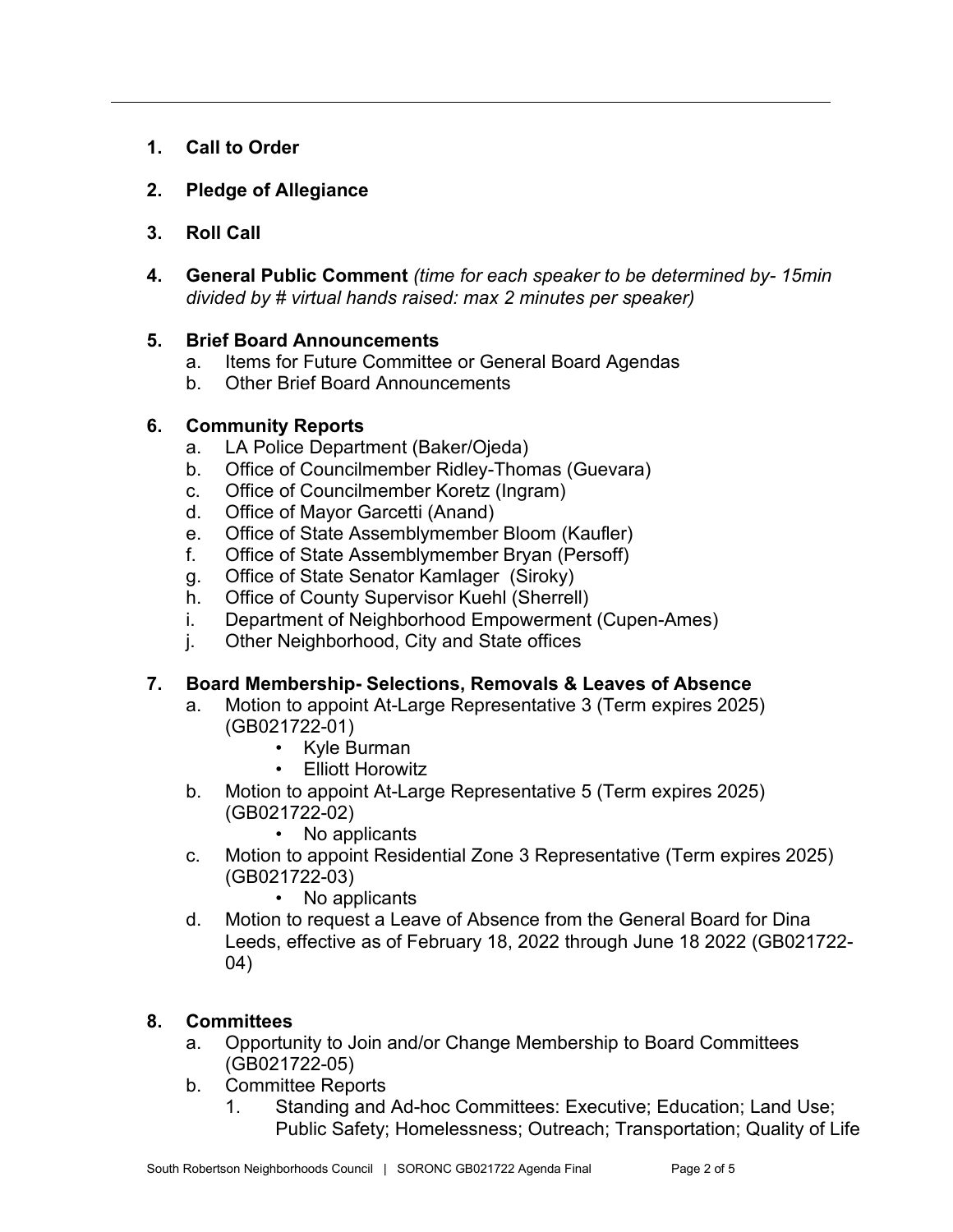(includes LGBTQ and Green Team); Bylaws; Board Development; Business Advocacy and Economic Development (includes Robertson Revitalization); Parks and Recreation

#### **9. Unfinished Business**

- a. Motion for the SORO NC to fund up to \$1000 to print reusable lawn signs to advertise the SORO NC General Board Meetings (GB021722-06)
- b. Motion to send letter regarding concerns over new construction of Apple offices ("Project Crossings"); 8825 National Blvd and 8771 Washington Blvd, plus additional adjacent parcels in Culver City and Los Angeles (GB021722- 07)
- c. Motion to support WRAC motion regarding the inclusion of SB9 sites in the Adequate Sites for Housing inventory (CF 21-0002-S186): https://westsidecouncils.com/motion/support-for-council-file-21-0002-s186 koretz/ (GB021722-08)
- d. Motion to support WRAC motion regarding request for revisions to SB 330: <https://westsidecouncils.com/motion/request-for-revisions-to-sb-330/> (GB021722-09)
- e. Motion to submit community impact statement re: council file 21-1025, regarding environmental review for the West Pico Drill Site (9101 W Pico) and addressing the recent spill. (Case: ZA-1989-17683-PA2-1A / ENV-2020- 1328-CE-1A) (GB021722-10)
- f. Motion to support council file 21-1469, directing the city to develop a scope and budget for a citywide sidewalk inventory and assessment (GB021722-11)

# **10. Consent Agenda**

- a. Motion to approve Draft meeting minutes of January 20, 2022 General Board Meeting (GB021722-12)
- b. Motion to approve January 2022 MERS Report (GB021722-13)
- c. Motion to support the Conditional Use Permit request for 8832 Pico Blvd ("The Carvery") for onsite consumption of beer and wine (GB021722-14)
- d. Motion to draft a letter to the Los Angeles Department of Transportation, Council District 5, and Council District 10 requesting urgent action in response to ongoing hit and run accidents within SORO, and to implement key planned infrastructure improvements (GB021722-15)
- e. Motion to draft a letter to the Los Angeles Department of Transportation and copy Council District 5 and Council District 10 requesting the expansion of LA NOW service to SORO boundaries (GB021722-16)
- g. Motion to reallocate \$2000 of the SORO NC Budget from the Unallocated Outreach Funds category into the Town Hall category (GB021722-17)
- h. Motion to approve the budget of \$3000 for the April 4, 2022 CD-5 Candidate Forum Town Hall, including funding of up to \$2000 for rental of Venue provided stage and equipment (GB021722-18)
- i. Motion to draft letter to CD5 and CD10 requesting trash cans from LA Sanitation for four (4) locations on South Robertson Blvd. (GB021722-19)
- j. Motion for the SORO NC to purchase four (4) flag banners for up to \$1200 to be used at NC outreach events, with the first event being the West LAPD Catalytic Converter Etching event (GB021722-20)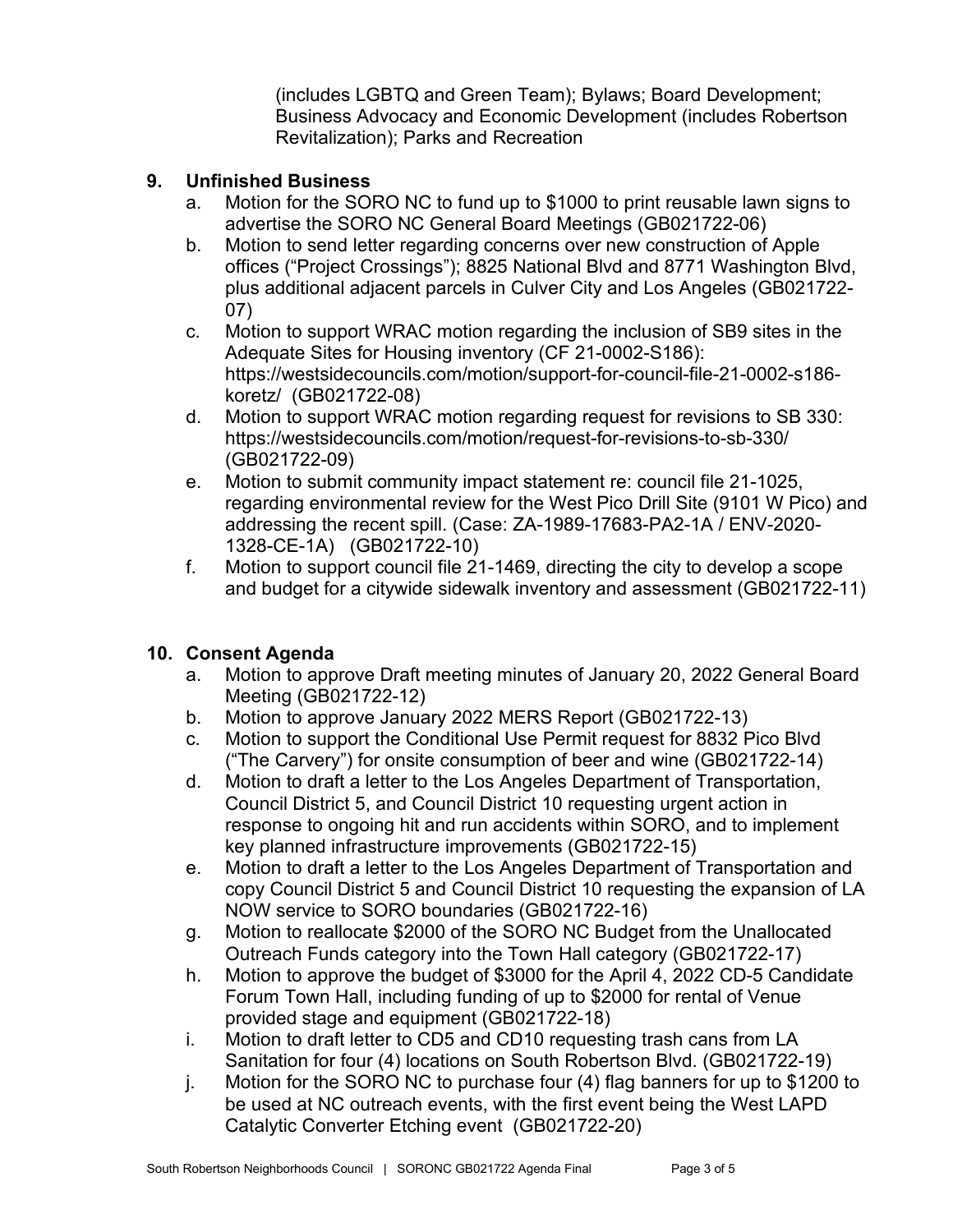- k. Motion to fund up to \$700 for outreach materials and refreshments at the official opening of the Robertson Recreation Center, and the dedication of the Brooke Powers Wilson Memorial Square (GB021722-21)
- l. Motion to approve the SORO NC Executive Board as authorized Board members to file Community Impact Statements. The current Executive Board members are Michael Lynn, Ken Blaker, Terrence Gomes, Baila Room and Jon Liberman (GB021722-22)
- m. Motion to create a Standing Rule requiring any motion (including complete letters and/or Community Impact Statements) to be voted on at a General Board meeting be submitted prior to the Executive Committee meeting proceeding such General Board meeting (GB021722-23)

# **11. New Business**

# **12. Adjournment**

*Note: Public comment will be taken for each motion as well as for any item in the consent agenda prior to Board action. Please note that under the Brown Act, the Board is prevented from acting on matters brought to its attention during the General Public Comment period; however, the issue may become the subject of a future meeting. In the interest of addressing all items on the agenda, time limits for individual comments and discussion may be set at the discretion of the Chair.*

*All items on the consent agenda will be determined by a single Board vote and without Board discussion. Board members may request that any item be removed from the consent agenda and considered individually at any time prior to that vote.*

#### **Public Posting of Agendas -**

Neighborhood Council agendas are posted for public review as follows: ● Demers & Associates- 1836 1/2 S Robertson Blvd, Los Angeles, CA 90035; The Robertson Blvd Library- 1719 S Robertson Blvd, Los Angeles, CA 90035; The Robertson Recreation Center- 1641 Preuss Rd, Los Angeles, CA 90035; The Office of Councilmember Paul Koretz- 6380 Wilshire Blvd #800, Los Angeles, CA 90048; Hamilton High School- 2955 S Robertson Blvd, Los Angeles, CA 90034

● [www.soronc.org](http://www.soronc.org/)

● You can also receive our agendas via email by subscribing to L.A. City's Early [Notification System \(ENS\)](https://www.lacity.org/government/subscribe-agendasnotifications/neighborhood-councils)

#### **Reconsideration and Grievance Process -**

For information on the NC's process for board action reconsideration, stakeholder grievance policy, or any other procedural matters related to this Council, please consult the NC Bylaws. The Bylaws are available at our Board meetings and our website [www.soronc.org](http://www.soronc.org/)

#### **Notice to Paid Representatives -**

If you are compensated to monitor, attend, or speak at this meeting, City law may require you to register as a lobbyist and report your activity. See Los Angeles Municipal Code Section 48.01 et seq. More information is available at [ethics.lacity.org/lobbying.](http://ethics.lacity.org/lobbying)